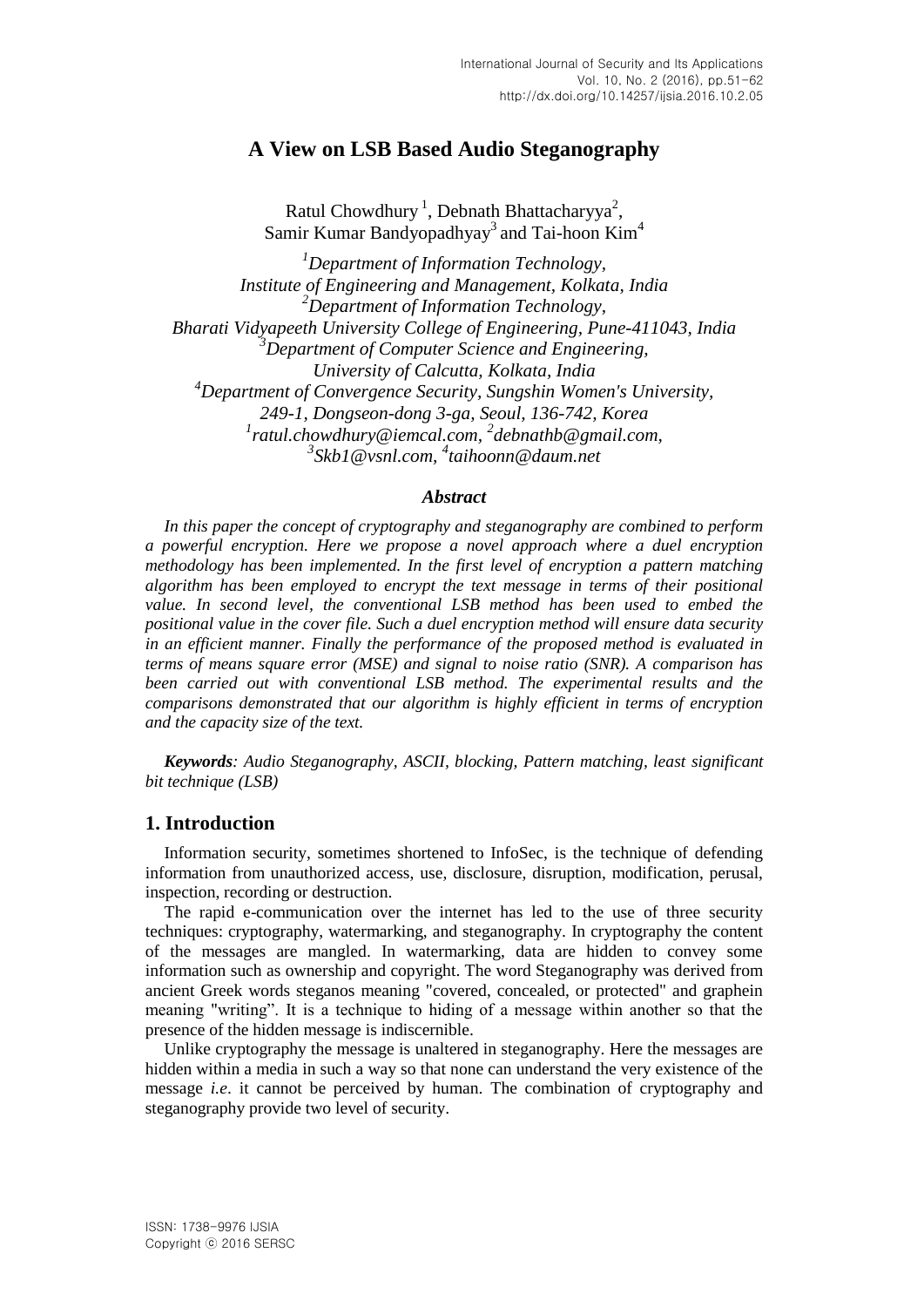The first use of steganography is reported to be used by Herodotus, who wrote hidden message on a tablet and covered it with wax. The embedding of secret letter in the messengers' shoe soles or women's ear rings is the another application in ancient world.

Least Significant Bit (LSB) coding is the simplest way to embed information in a digital audio file by replacing the least significant bit of each sampling point with a binary message [2].Main advantages of LSB coding is that it allows a large volume of data given in audio or text format to be encoded and data are found in the receiving end in loss-less format [5 and 7].

In this paper we combine cryptography and steganography to perform a powerful encryption. In this proposed method, a cover file and a text file are used as an input .By using a pattern matching algorithm the encrypted version of the text is embedded into the cover file and a stego file is generated. In the receiving end by applying a reverse pattern matching algorithm the original text is fetched form the encrypted file.

#### **2. Review Works**

Someone takes the first letter of each word of the previous sentence to see that it is possible and not very difficult. Hiding information in plain text can be done in many different ways [8, 9, and 13]. Many techniques involve the modification of the layout of a text, rules like using every  $n<sup>th</sup>$  character or the altering of the amount of white space after lines or between words. The last technique was successfully used in practice and even after a text has been printed and copied on paper for ten times, the secret message could still be retrieved. Another possible way of storing a secret inside a text is using a publicly available cover source, a book or a newspaper, and using a code which consists for example of a combination of a page number, a line number and a character number. This way, no information stored inside the cover source will lead to the hidden message. Discovering it relies solely on gaining knowledge of the secret key.

There are some advanced LSB method where encrypted version of the text are embedded in to the cover file for better encryption. In 2015 Prof Samir Kumar Bandyopadhyay and Biswajita Datta used the modulo operator to perform a duel encryption method there the first level encryption is done by using modulo operator and in second level by using standard LSB method they embed the encrypted version of the text into the cover file [12].The algorithm from different domains are currently being used to perform better encryption [3]. Genetic algorithm base approach is another example of duel encryption. [1, 6].

An alternative approach is to perform the first level encryption by using XOR operation and then message embedding by using standard LSB method [10 and 14].Another method is spectrum manipulation where the frequency of the transmitted signal is deliberately varied to perform better encryption [10].

There are lots of methods related to image encryption where a message is secretly hidden within an image [5]. To hide information, straight message insertion may encode every bit of information in the image or selectively embed the message in noisy areas that draw less attention—those areas where there is a great deal of natural color variation. The message may also be scattered randomly throughout the image. A number of ways exist to hide information in digital media. Common approaches include

- Least significant bit insertion.
- Masking and filtering.
- Redundant Pattern Encoding.
- Encrypt and Scatter.
- Algorithms and transformations.

Least significant bit (LSB) insertion is a common and simple approach to embed information in a cover file. In this method the LSB of a byte is replaced with an M"s bit. This technique works better for image, audio and video steganography. To the human eye,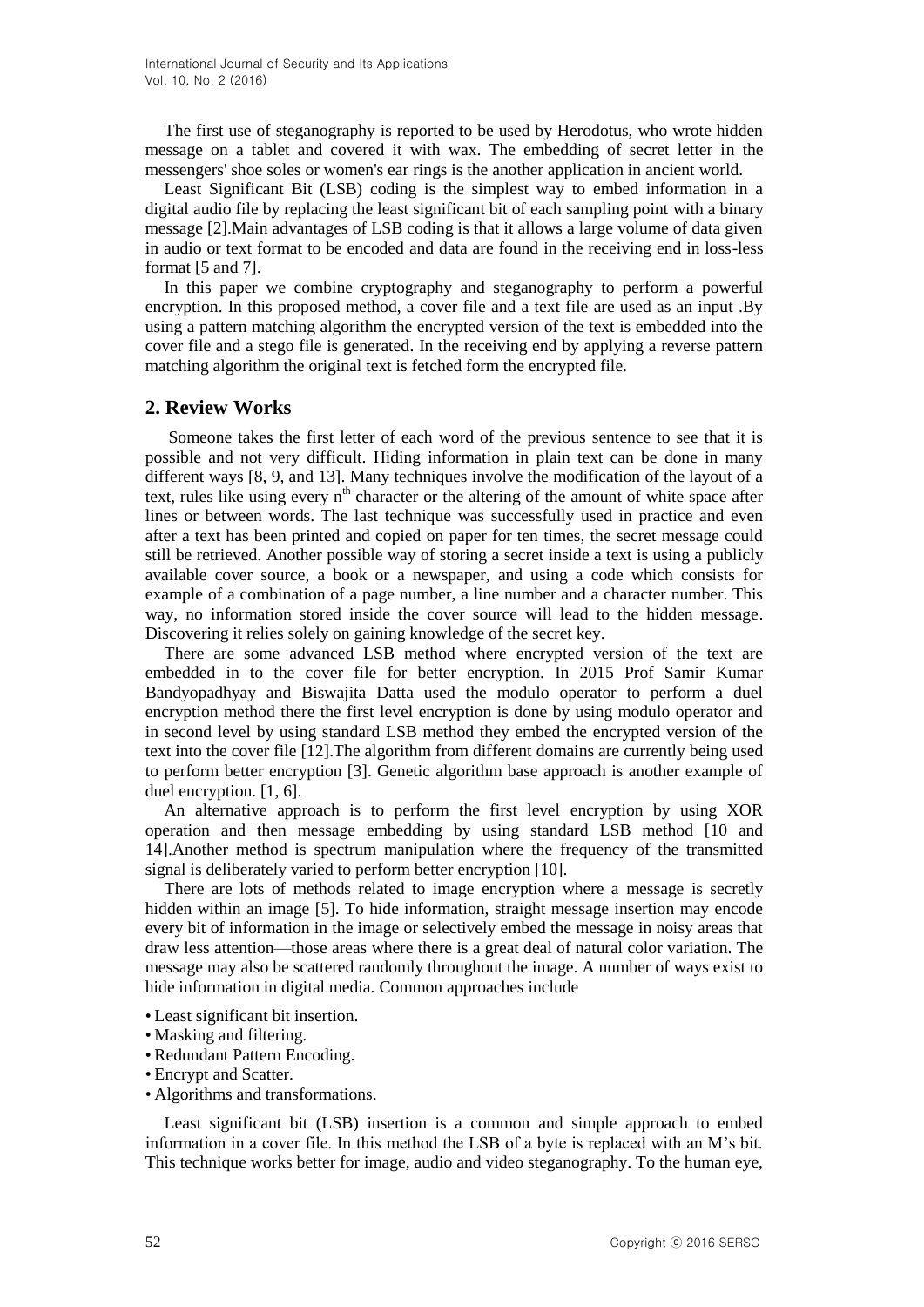the resulting image will look identical to the cover object.

DCT is a lossy compression transform because the cosine values cannot be calculated exactly, and repeated calculations using limited precision numbers introduce rounding errors into the final result. Variances between original data values and restored data values depend on the method used to calculate DCT.

Embedding secret messages in digital sound is usually a more difficult process than embedding messages in other media, such as digital images. In order to conceal secret messages successfully, a variety of methods for embedding information in digital audio have been introduced. These methods range from rather simple algorithms that insert information in the form of signal noise to more powerful methods that exploit sophisticated signal processing techniques to hide information. The list of methods that are commonly used for audio steganography is given below [13, 16 and 17]

- LSB coding
- Parity coding
- Phase coding
- Spread spectrum
- Echo hiding

**Parity Coding:** The parity coding method breaks a signal down into separate regions and encodes each bit from the secret message in the sample region's parity bit.

**Phase Coding:** Since phase components of sound are less perceptible to the human ear than noise so the phase of an initial audio segment is substituted with a reference phase that represents the data.

**Echo data hiding:** Secret information can be embedded in audio data by introducing an echo to the original signal and then the data is hidden by varying three parameters of the echo: initial amplitude, decay rate, and offset.

**Spread Spectrum (SS):** The SS method spreads the secret message over the frequency spectrum of sound file which is independent of the actual signal.

# **3. Detailed Method for Encryption**

#### **3.1. Digital Encoding of the Cover File and the Message File**

The cover audio file in the form of bytes is first converted it into 8 bit patterns. After digital encoding the cover file has n rows and 8 column. Next Receives the message file into text format. Convert each character of the text file into 8 bits binary according to the ASCII value of the character.

#### **3.2. Blocking and Pattern Matching**

a. The message file is divided character wise.

- b. Conversion of each alphabet to its equivalent ASCII codes.
- c. The ASCII codes are converted into its binary form.

As per example suppose there are 3 a, b, c characters in the text message. There digital encoding and 8 bits blocking are given in Figure. 1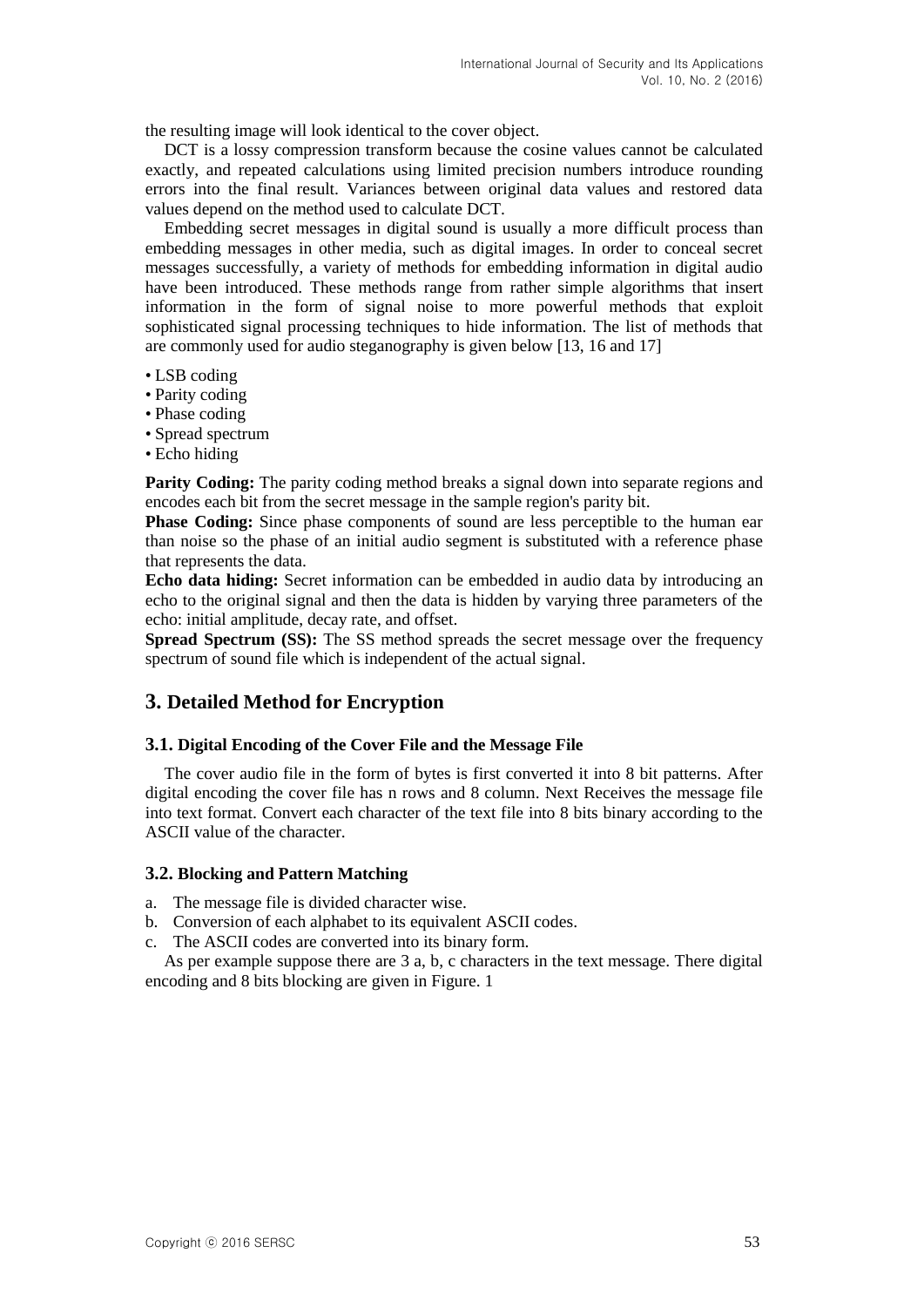

d. After convert the message into binary format, the first two blocks of the cover file has to select for pattern matching suppose the first two 8 bits block of the cover file are copied into an array index from 1 to 16 shown in Figure 2.

|  |  |  |  |  | 1 2 3 4 5 6 7 8 9 10 11 12 13 14 15 16 |  |  |  |
|--|--|--|--|--|----------------------------------------|--|--|--|
|  |  |  |  |  | 0 1 1 0 1 1 0 0 0 1 0 0 1 0 1 0 1 0    |  |  |  |

**Figure 2. Pattern Matching Array**

e. Then each 8 bits ASCII of each alphabet of the message file is divided into 2 bits block.

From the example 8 bits ASCII of the message audio file are given below:

01100001

- 01100010
- 01100011

Now, Let us consider the first 8 bit ASCII of the first alphabet of the message file. It has four two bits block. (01, 10, 00, 01)

f. This phase will match the pattern of each two bits block of the message file from the pattern matching array and return the first matching location. Shown in Figure 3.

**Figure 3. Pattern Matching and Location Identification**

From the above diagram we get,

 $00 \rightarrow$  pattern is in location  $7 \rightarrow 0111$ 01  $\rightarrow$  pattern is in location 1  $\rightarrow$  0001  $10 \rightarrow$  pattern is in location  $3 \rightarrow 0011$ 

Each matching decimal location of the array is then converted into 4 bit binary form. For each 8 bits block it is the same.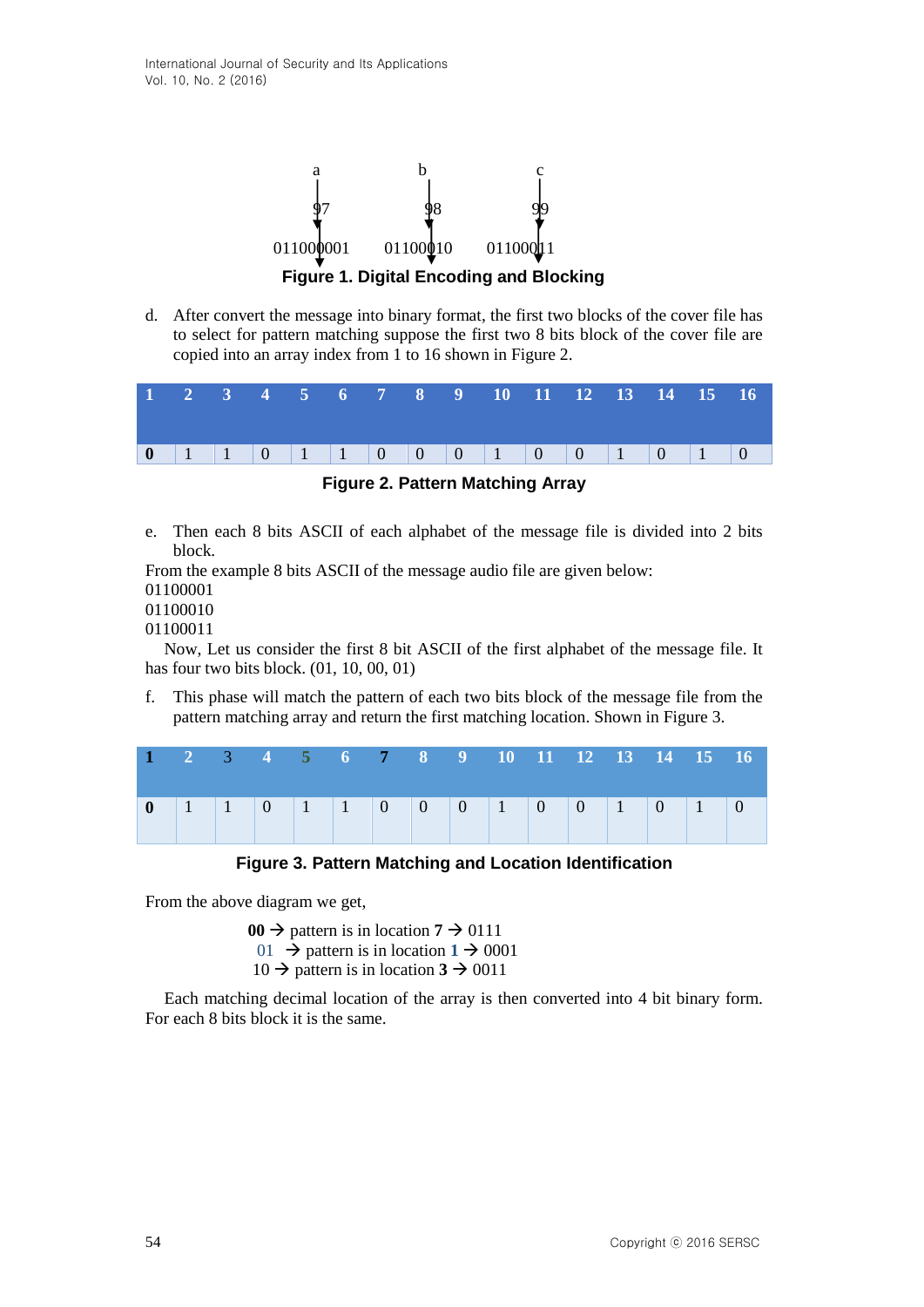#### **3.3. Size of the Encrypted Text File**

This phase will estimate the size of the text message file

| $^{01}$ | 10    | 00   | $^{01}$ |
|---------|-------|------|---------|
|         | 3     |      |         |
| 0001    | -0011 | 0111 | 0001    |

## **Figure 4. Size Estimation**

Here LSB substitution is used, so it will add each 0001, 0011, 0111, and 0001 into the LSB of each row of the cover file described in Figure 4. Total 16 rows are required to represent one character of the text message. If there are "n" number of characters in the text message then total 16\*n number of rows of the cover file are required to accommodate the whole text. Here, "n" decimal values are represented into 20 bits binary.

#### **3.4. Pattern Matching Probability**

For a 2-bit sequence, the number of possible combinations will be  $2^2 = 4.5$  for a properly randomized sample, that is if we choose a 4-bit sequence and try to locate a given 2-bit pattern within it then probability of finding the 2 bit pattern at any location is  $\frac{1}{4}$  +4=1. Here we have used 16 bits pattern for sample space so it is 4 times larger than the minimum necessary size to fulfil the above criteria. So we will always be able to find the 2-bit sequence within the 16 bit pattern.

#### **3.5. LSB Replacement**

- a. The first two rows of the cover file are used to pattern matching.
- b. In LSB of the next 20 rows the cover file the size of the text message is embedded.
- c. In LSB of the next 16\*n rows are used to accommodate encrypted version of the text message.
- d. After embedding the whole encrypted message into the cover file the required stego file will create.

### **4. Detailed Method for Decryption**

In receiving side the required stego file is the input. And the receiver apply the reverse procedure to decrypt the text from them.

#### **4.1 Digital Encoding of the Stego File**

It performs bit level manipulation to encode the message. The following steps are

- a. Accept the stego file as input.
- b. Digitalize it.
- c. Block it into 8-bits pattern.

#### **4.2. Rows Estimation**

Store the first two 8 bits block of the cover file into an array for pattern matching .From the next 20 rows select the LSB for size estimation. Convert it into decimal form and after multiplying the decimal value with 16 the exact row number will produce where the text in hidden.

#### **4.3. Matching Pattern and Hidden Message Identification**

Let us consider the 16 corresponding LSB bits of the cover file are 0001001101110001. The four bits grouping, its corresponding decimal value and the steps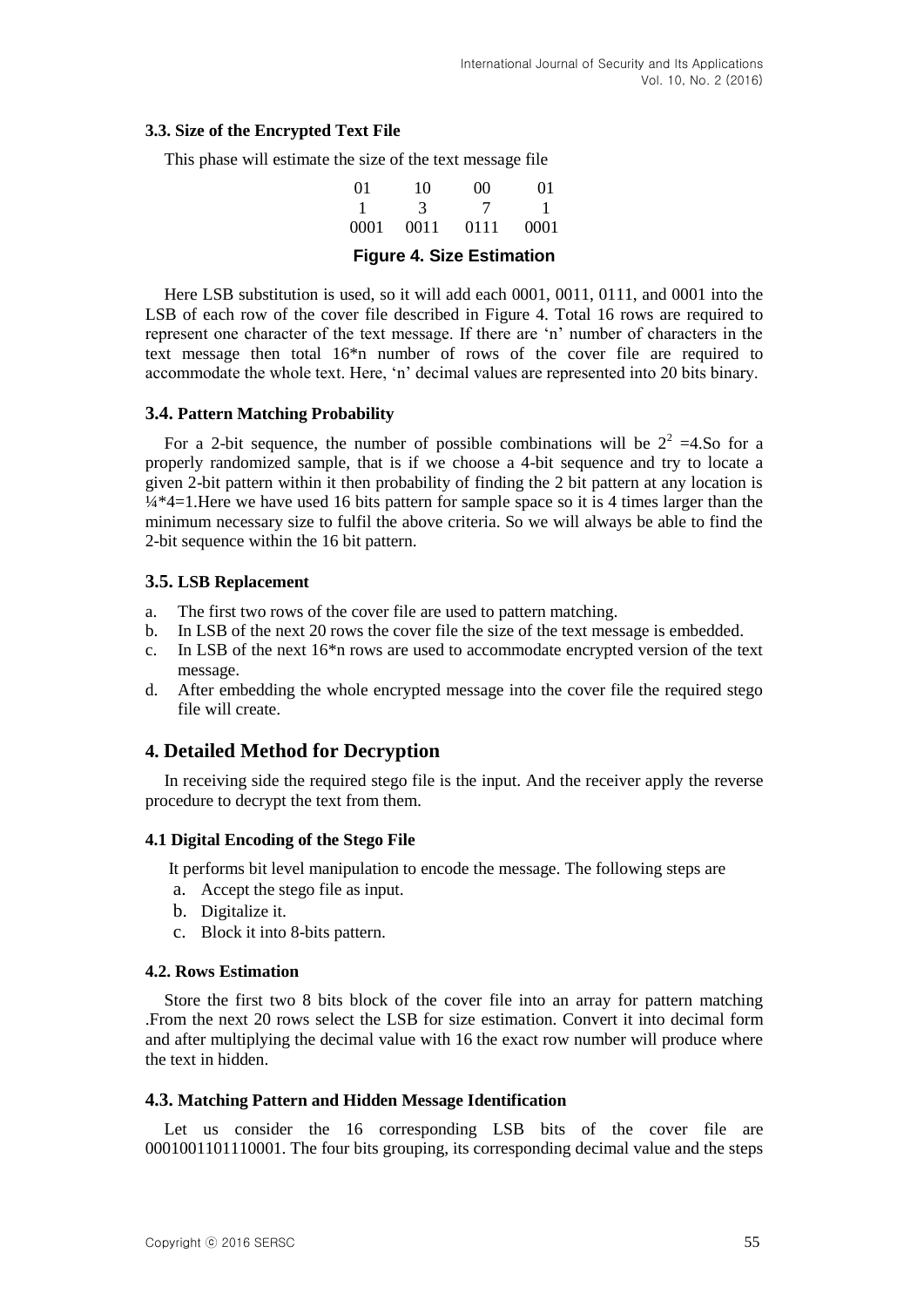to identify the hidden message are shown in Figure 5.The pattern matching array in the receiving side is shown in Figure 6.

| Four bit grouping    | 0001     | 0011 | 0111     | 0001 |
|----------------------|----------|------|----------|------|
| Decimal              |          |      |          |      |
| Two consecutive bits |          |      | $\Omega$ |      |
| Hidden message       | 01100001 |      |          |      |

## **Figure 5. Blocking and Hidden Message Identification**

This process will repeat until the whole text message is fetched from the cover file.

|  |  |  |  |  |  |  | 0 1 1 0 1 1 0 0 0 1 0 0 1 0 1 0 1 0 |
|--|--|--|--|--|--|--|-------------------------------------|



## **5. Detailed Algorithm**

#### **5.1. Algorithm Encryption**

Input: A cover file and a text file

Output: A stego file where the encrypted version of the text is hidden.

1. Start

2. Read the text file and cover audio file.

3. Convert the cover audio file into digital form which contains n rows and 8 columns.

4. Convert the text message into digital form where each character is represented by 8 bits according to the ACSII value of that character present in the text.

5. Find the length of the text message.

6. Store the first two column of the cover file into an array index from 1 to 16 for pattern matching.

7. Group the digital representation of the text message into 2 bits block

8. Represent the size of the text message into 20 bits binary.

9. From row number 3 to 22 replace the LSB of the cover file by the length of the text message represented in binary form.

10. Search each two bits pattern of the text message from the pattern matching array and find its matching location .If there are multiple match select the first matching location.

11. Convert the matched location into 4 bits binary.

- 12. From row number 23 replace all the LSB of the cover file by these matched location.
- 14. This process will continue until the last character of the text message.

15. END

#### **5.2. Algorithm Decryption**

Input: The stego file.

Output: The original text file.

- 1. Start
- 2. Read the stego file into the receiving end.
- 3. Find the digital equivalent of the stego file.
- 4. Group it into 8 bits block and it has n rows and 8 column.

5. Store the first two rows of the stego file into an array index from 1 to 16 for pattern matching.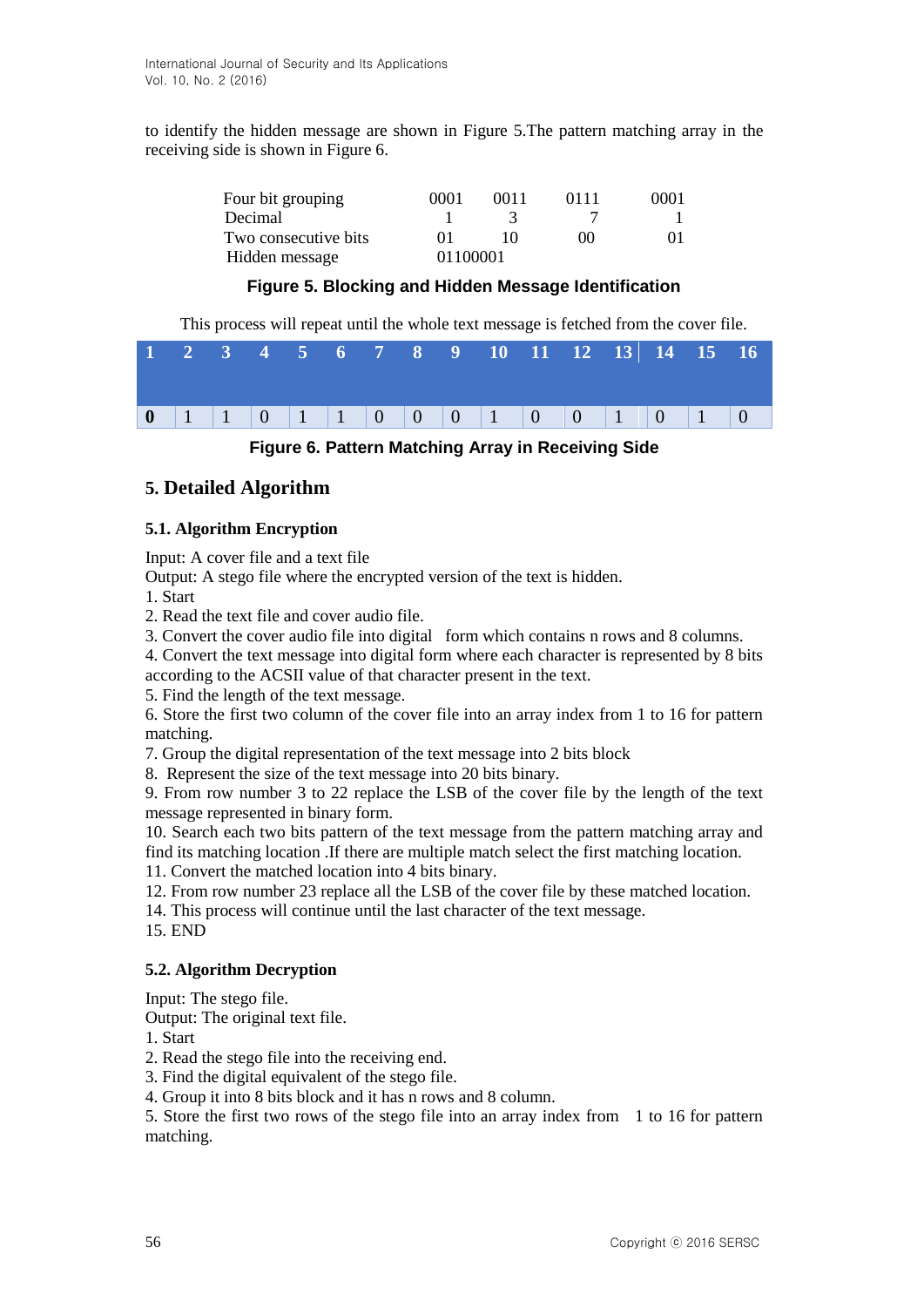6. From row number 3 to 22 store all the LSB of the cover file and find its decimal equivalent.

7. Multiply 16 with these decimal value to find the row the number where the text message in hidden into the cover file.

8. From row number 23 to the next 16 rows select all the LSB of the cover file step by step.

9. Group it into 4 bits block.

10. Each decimal value of the 4 bit block identifies the array index which gives the starting address of a 2 bit blocks of the text message.

11. According to these array index receiver will fetch 2 consecutive bits from the pattern matching array and four two bits block will create the binary equivalent of one character of the text message.

12 .Find the decimal equivalent of each 8 bits block which identifies the ASCII value of one single character of the text message.

13. Repeat steps 8 to 12 until the end of the text file hidden in cover file. 14. End

### **6. Results**

In this section first the waveform of the experimental results are shown from Figure 7 to Figure 14. In Figure 7 and Figure 11 two different cover files cover1.wav and cover2.wav has been used. Three sets of target text is chosen (small, medium, large) for embedding into the cover file.

According to the graph it is observed that original cover file and the corresponding encrypted file is reasonably same and their sound also audibly same .There is no way to identify the existence of the message into the cover file. In the decryption end by applying reverse pattern matching algorithm the message is decrypted from the stego file which is exactly equal with the input text and its format also equal. So it is concluded that it is lossless pattern matching algorithm.

Now the qualities of the experimental results are analyzed by two parameters Means square error calculation and SNR calculation for both cover and stego audio with existing relevant methods like standard LSB technique shown in Table 1.



Cover File:- Cover1.wav **Figure 7. Original Cover File:-** *cover1.wav*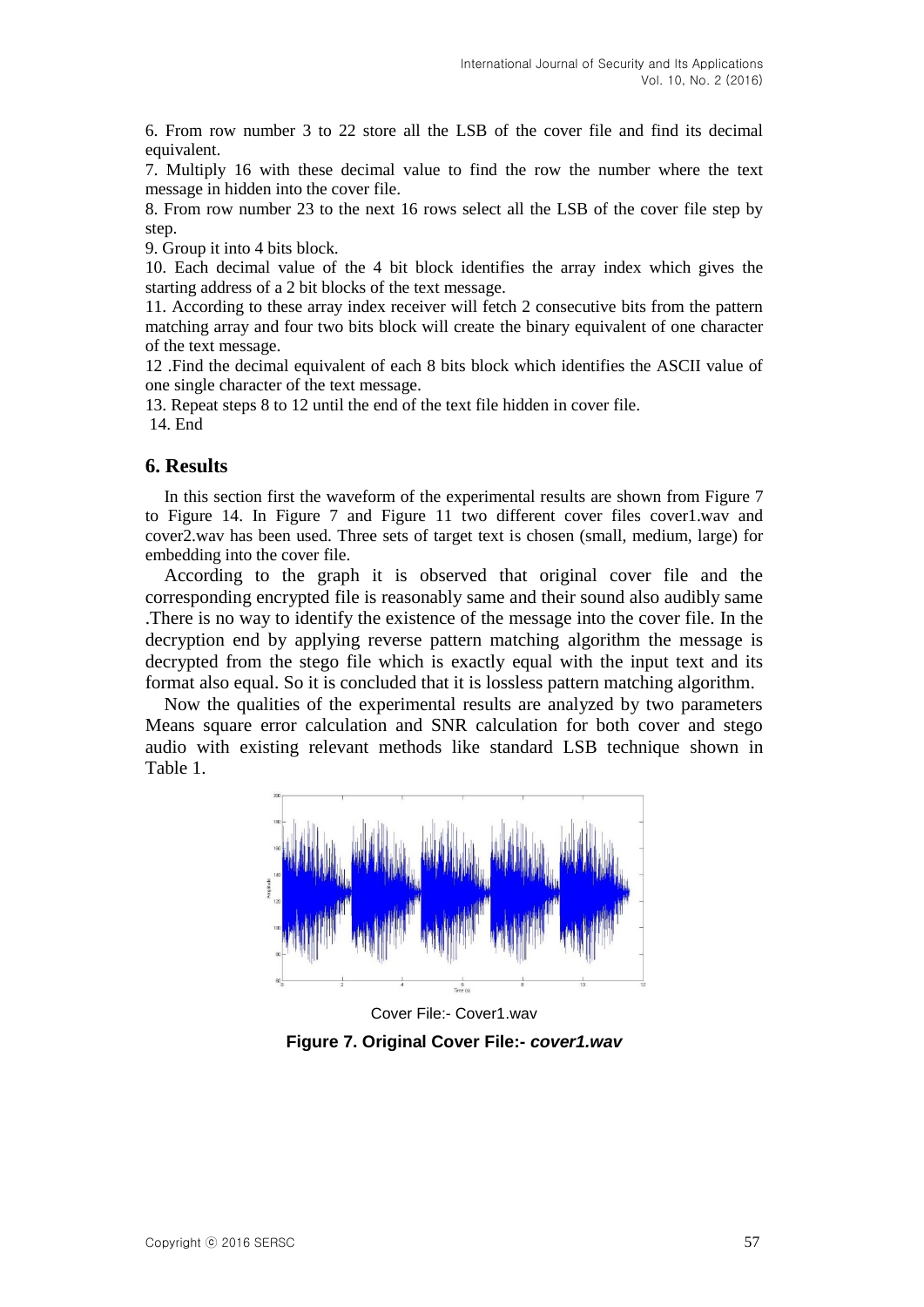International Journal of Security and Its Applications Vol. 10, No. 2 (2016)



Small Dataset:-Message Length *48* **Figure 8. Encrypted File:-** *encrypted1.wav*



Medium Dataset: - Message Length: - *160* **Figure 9. Encrypted File:-** *encrypted2.wav*



Large Dataset: - Message Length: - *240* **Figure 10. Encrypted File:-** *encrypted3.wav*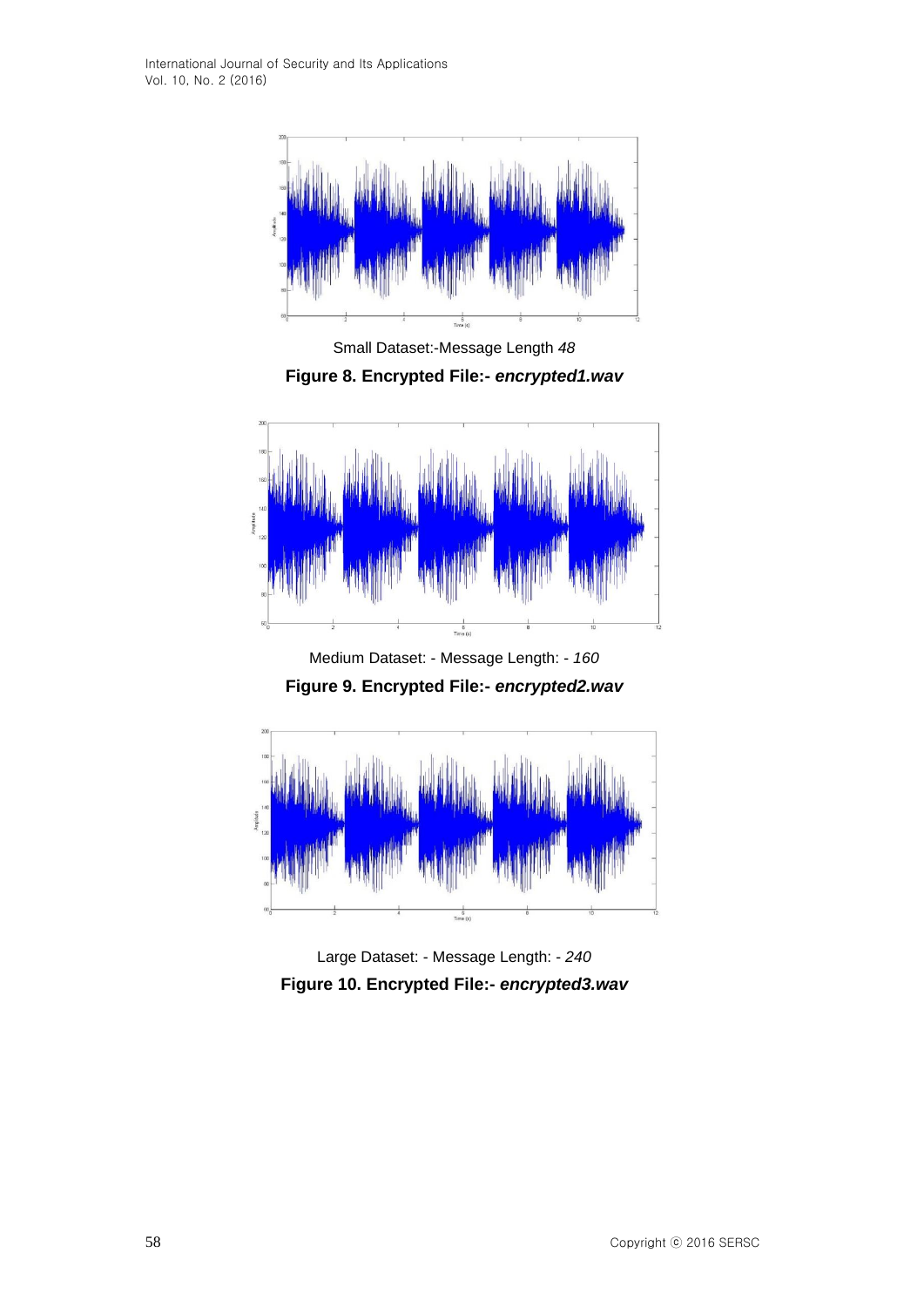

Cover file:- Cover2.wav **Figure 11. Original Cover File:-** *cover2.wav*



Small Dataset: - Message Length 7*4* **Figure 12. Encrypted File:-** *encrypted1.wav*



Medium Dataset: - Message Length 228 **Figure 13. Encrypted File:-** *encrypted2.wav*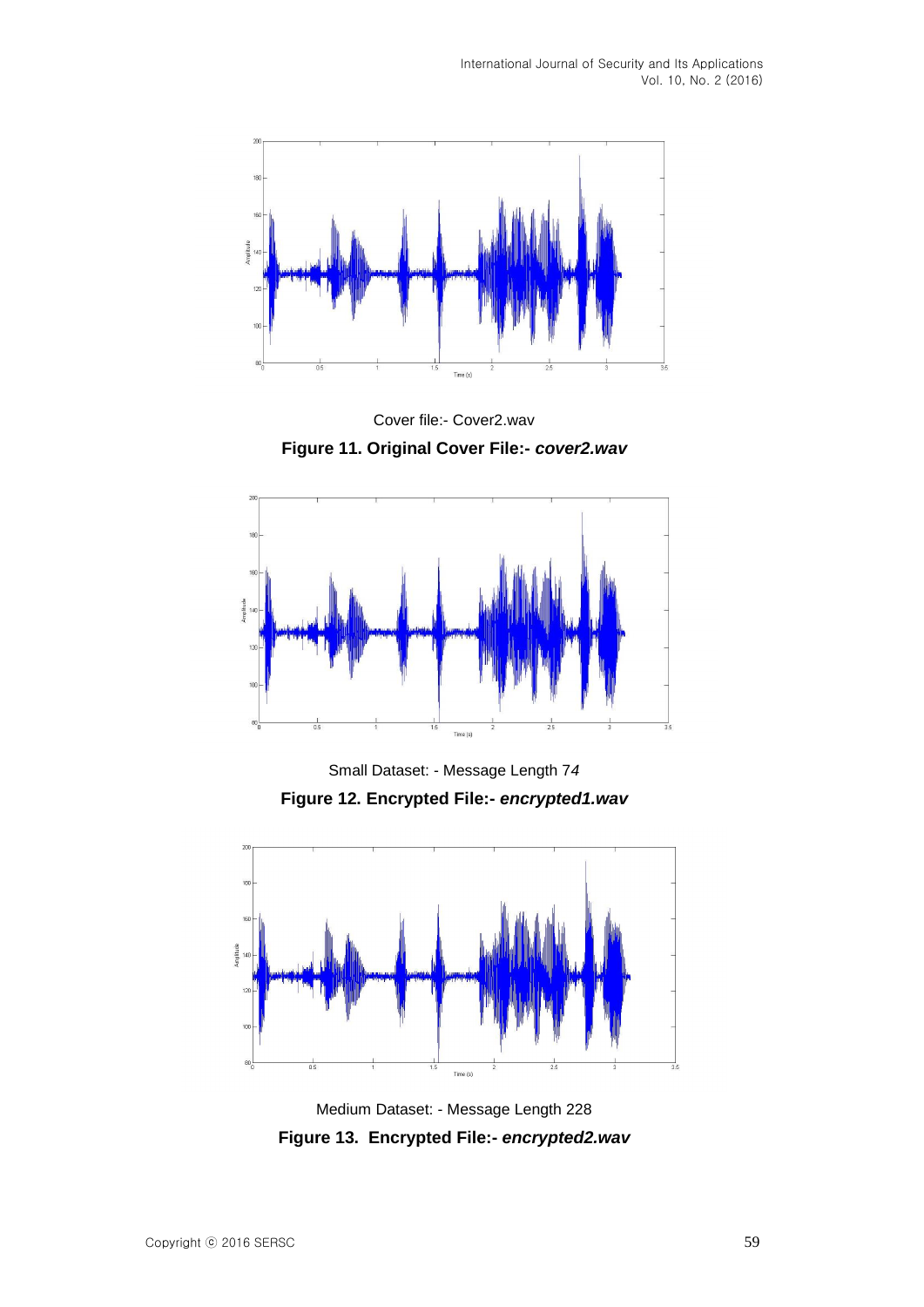

Large Dataset: - Message Length 302

**Figure 14. Encrypted File:-** *encrypted3.wav*

| Cover          | Length  | Normal      | LSB        |             | Pattern Matching |  |
|----------------|---------|-------------|------------|-------------|------------------|--|
| File           | of      | Method      |            | Method      |                  |  |
|                | Message | <b>MSER</b> | <b>SNR</b> | <b>MSER</b> | <b>SNR</b>       |  |
|                | 50      | 0.0019      | 69.0869    | 0.0047      | 65.2248          |  |
| $\mathbf{1}$   | 100     | 0.0040      | 65.9811    | 0.0094      | 65.2544          |  |
| 1              | 200     | 0.0083      | 62.7916    | 0.0188      | 59.2416          |  |
| $\overline{2}$ | 70      | 0.1102      | 51.8635    | 0.1546      | 50.3955          |  |
| $\overline{2}$ | 140     | 0.2316      | 48.6383    | 0.3023      | 47.4817          |  |
| $\overline{2}$ | 250     | 0.3994      | 46.2726    | 0.5619      | 45.1493          |  |

| Table 1. Comparison with standard LSB method |  |
|----------------------------------------------|--|
|----------------------------------------------|--|

As compared with LSB method we say that it is a well-known technique and there is no security of data in this technique. The whole text message is embedded into the LSB of the cover file without any encryption. So the intruder can easily encrypt the message from the cover file. But our pattern matching method uses a duel encryption strategy and for encryption purpose we have increased number of bits of the text message as a result the Means Square has increased and SNR value has decreased from LSB method. Although there is an increased in means square error compared with LSB method however an improved data security has been obtained in this method in other word the cost of enhanced data security has been obtained as an increasing Mean square error and decreasing SNR.

# **7. Conclusion**

In this paper a high quality duel encryption methodology has been implement. By using this method the encrypted version of a large volume of text can be embedded into the cover file and it is accepted in the receiving end without any change. So it is concluded that the integrity and quality of the message are well maintained. The provided result have conformed this conclusion.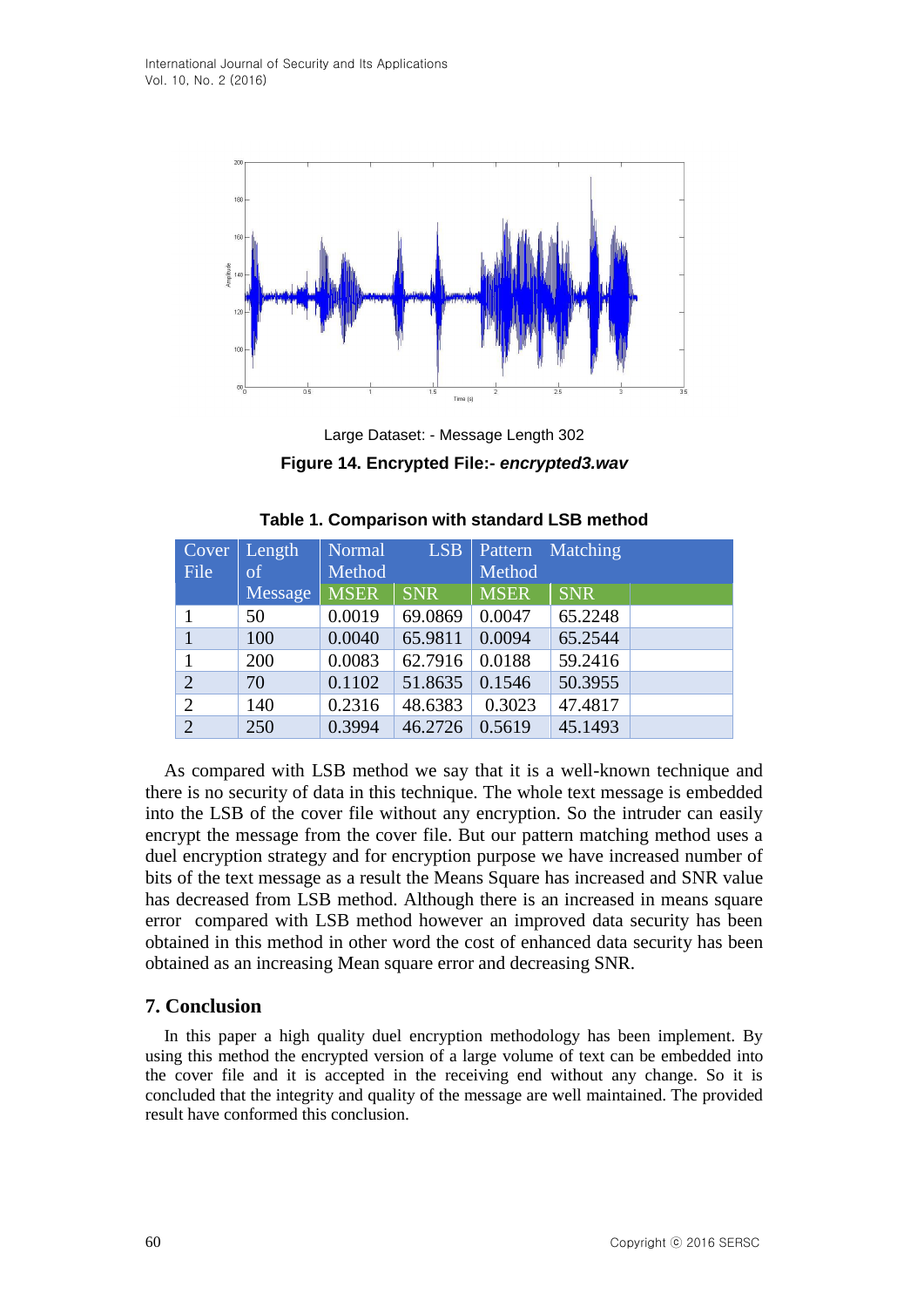The developed algorithm can be extended to have lesser bandwidth requirement by reducing the number of bits of the cover file. Different data compression algorithm can also be exposed with our work to accommodate a large version of text into a cover file.

Finally it may be stated that the algorithm discussed in this paper has duel encryption capability however the encryption achieved is lossless and integrity and quality of the data also well maintained.

#### **References**

- [1] P. Johri, and A. Kumar, "Review paper on text and audio steganography using GA", International Conference on Computing, Communication & Automation (ICCCA), Uttar Pradesh, India, (**2015)**, May 15-16, pp. 190-192.
- [2] V. Jithu, and A. Mary Alex. "Audio steganography using dual randomness LSB method." International Conference on Control, Instrumentation, Communication and Computational Technologies (ICCICCT), IEEE, **(2014)**, Jul 10-11, Tamilnadu, India, pp. 941-944.
- [3] M. Zamani, A. Manaf, RB Ahmad, F. Jaryani , H. Taherdoost, AM Zeki, "A secure audio steganography approach". International Conference on Internet Technology and Secured Transactions, (ICITST) **(2009)** Nov 9, London, UK, pp. 1-6. IEEE.
- [4] Banerjee, Sean, Sandip Roy, M. S. Chakraborty, and Simpita Das. "A variable higher bit approach to audio steganography." International Conference on In Recent Trends in Information Technology (ICRTIT), **(2013)** Jul 25-27, Chennai, India, pp. 46-49. IEEE.
- [5] R. Din, H. Shaker Hussain, and S. Shuib, —"Hiding secret messages in images: suitability of different image file types", WSEAS TIONSRANSAC *on* COMPUTERS, vol. 6, no. 1, January 1 **(2006)**, pp. 127 -132.
- [6] K. Bhowal, D. Bhattacharyya, AJ Pal, TH Kim, "A GA based audio steganography with enhanced security." Telecommunication Systems. **(2013)** Apr 1, vol. 52, no. 4, pp. 2197-2204.
- [7] LB Rahim, S. Bhattacharje and IB Aziz, "An Audio Steganography Technique to Maximize Data Hiding Capacity along with Least Modification of Host". In Proceedings of the First International Conference on Advanced Data and Information Engineering (DaEng-2013) **(2014)** Jan 1, pp. 277-289, Springer Singapore.
- [8] Balgurgi, P. Pooja, and S. K. Jagtap. "Audio steganography used for secure data transmission." In Proceedings of International Conference on Advances in Computing. Springer India, **(2012)**, pp. 699-706
- [9] R. J. Anderson (ed.), "Information hiding", 1st international workshop, volume 1174 of Lecture Notes in Computer Science, Isaac Newton Institute, Springer-Verlag, Berlin, Germany, **(1996).**
- [10] Nathan, Mark, N. Parab and K. T. Talele. "Audio Steganography Using Spectrum Manipulation." In Technology Systems and Management, Springer Berlin Heidelberg, **(2011**), pp. 152-159.
- [11] S. Malviya, M. Saxena, A. Khare, "Audio Steganography by Different Methods", International Journal of Emerging Technology and Advanced Engineering [20] (ISSN 2250-2459, vol. 2, issue 7. **(2012)**.
- [12] Datta, Biswajita, S. Tat, and S.Kumar Bandyopadhyay. "Robust high capacity audio steganography using modulo operator." International Conference on Computer, Communication, Control and Information Technology (C3IT), IEEE, **(2015)** December 21-24, Himachal Pradesh, India.
- [13] S.K Bandyopadhyay, D. Bhattacharyya, D. Ganguly, S. Mukherjee, P. Das, "A tutorial review on steganography". In International conference on contemporary computing, **(2008)** Aug 7, vol. 101.
- [14] R. Radhakrishnan, M Kharrazi and N. Memon, "Data masking: A new approach for steganography?" Journal of VLSI signal processing systems for signal, image and video technology. **(2005)** Nov 1, vol. 41, o. 3, pp. 293-303.
- [15] R. Darsana, A. Vijayan, "Audio steganography using modified LSB and PVD". In Trends in Network and Communications , Springer Berlin Heidelberg, **(2011)** Jan 1, pp. 11-20.
- [16] R. J. Anderson (ed.), "Information hiding", 1st international workshop, volume1174 of Lecture Notes in Computer Science, Isaac Newton Institute, Springer-Verlag, Berlin, Germany,**(1996)**.
- [17] Petit colas FA, Anderson RJ, Kuhn MG. "Information hiding-a survey." Proceedings of the IEEE. **(1999)**, vol. 87, no. 7, pp. 1062-78.